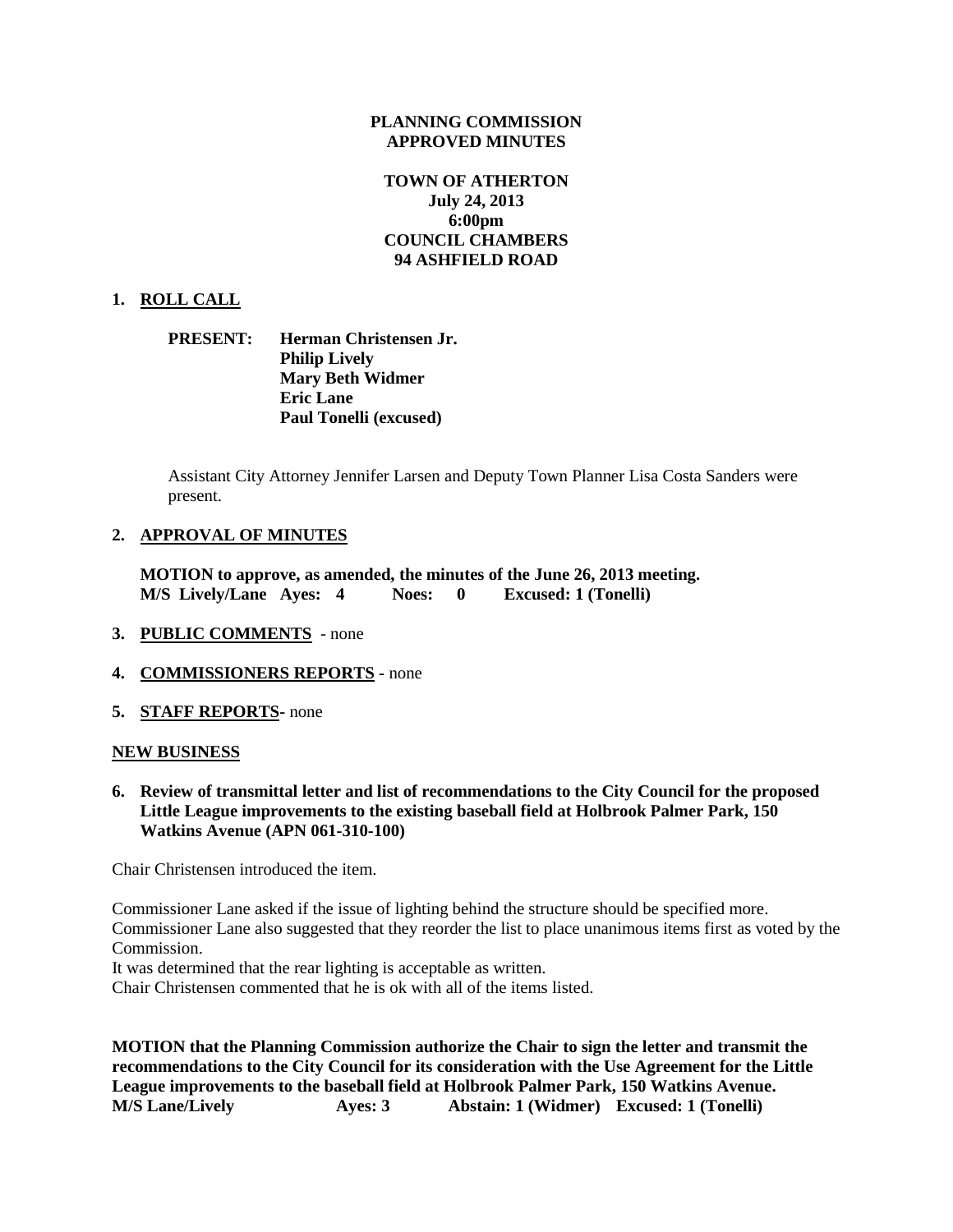Deputy Town Planner Lisa Costa Sanders notified the Commissioners that staff will be meeting with the City Manager, Public Works Director and City Attorney to work on the staff report..

Chair Christensen remarked that he would like to turn in the report and attend the City Council meeting.

Deputy Town Planner Lisa Costa Sanders suggested that the Planning Commission authorize the Chair to represent the Commission at the meeting. Assistant City Attorney Jennifer Larson concurred that the Commission should authorize the Chair to attend the meeting on their behalf.

Commissioner Lane asked when the City Council will consider this item. Deputy Town Planner Lisa Costa Sanders responded that the item is currently scheduled for the August 21, 2013 City Council meeting.

**MOTION that the Planning Commission authorize the Chair to speak on its behalf at the City Council meeting at which the Little League presentation is made. M/S Lively/Lane Ayes: 3 Abstain: 1 (Widmer) Excused: 1 (Tonelli)**

# **PUBLIC HEARINGS**

**7. Conditional Use Permit – 4 Heritage Court –** Request for a Conditional Use Permit to allow an addition to the Main Residence be constructed closer than is allowed to the side setback line for accessibility reasons.

Deputy Town Planner Lisa Costa Sanders presented the staff report.

Commissioner Lane asked about the basis for approval. Deputy Town Planner Lisa Costa Sanders reviewed the three findings and the staff position on all three.

## OPEN PUBLIC HEARING

Martha Renner, 4 Heritage Court, discussed the basis for the proposed design. She noted the 40 heritage trees on the site and noted that none will be removed. The location of the trees left no other place on the property to build. Ms. Renner explained that both property owners are in their 80s with mobility issues. The existing staircase will not accommodate a lift. The property owners have lived in the house for 42 years. The owners require a handicap accessible bedroom and bathroom on the first floor. The room will be soundproofed due to its proximity to a busy street. Ms. Renner reiterated that no trees or landscaping would be removed.

## CLOSE PUBLIC HEARING

Commissioner Lane asked about past action by the Planning Commission. Deputy Planner Lisa Costa Sanders answered that there has been no past action by the Planning Commission on accessibility requests.

Commissioner Widmer would like to approve the project but feels it's too far into the setback.

Commissioner Lively visited the site. He could not approve the project as a variance. He noted the code permits second dwelling units with a 20% encroachment into the setback. Commissioner Lively commented that there are other opportunities on the site to build.

Deputy Town Planner suggested that the Commission agree on what encroachment might be allowed so the applicant can work with staff on a redesign.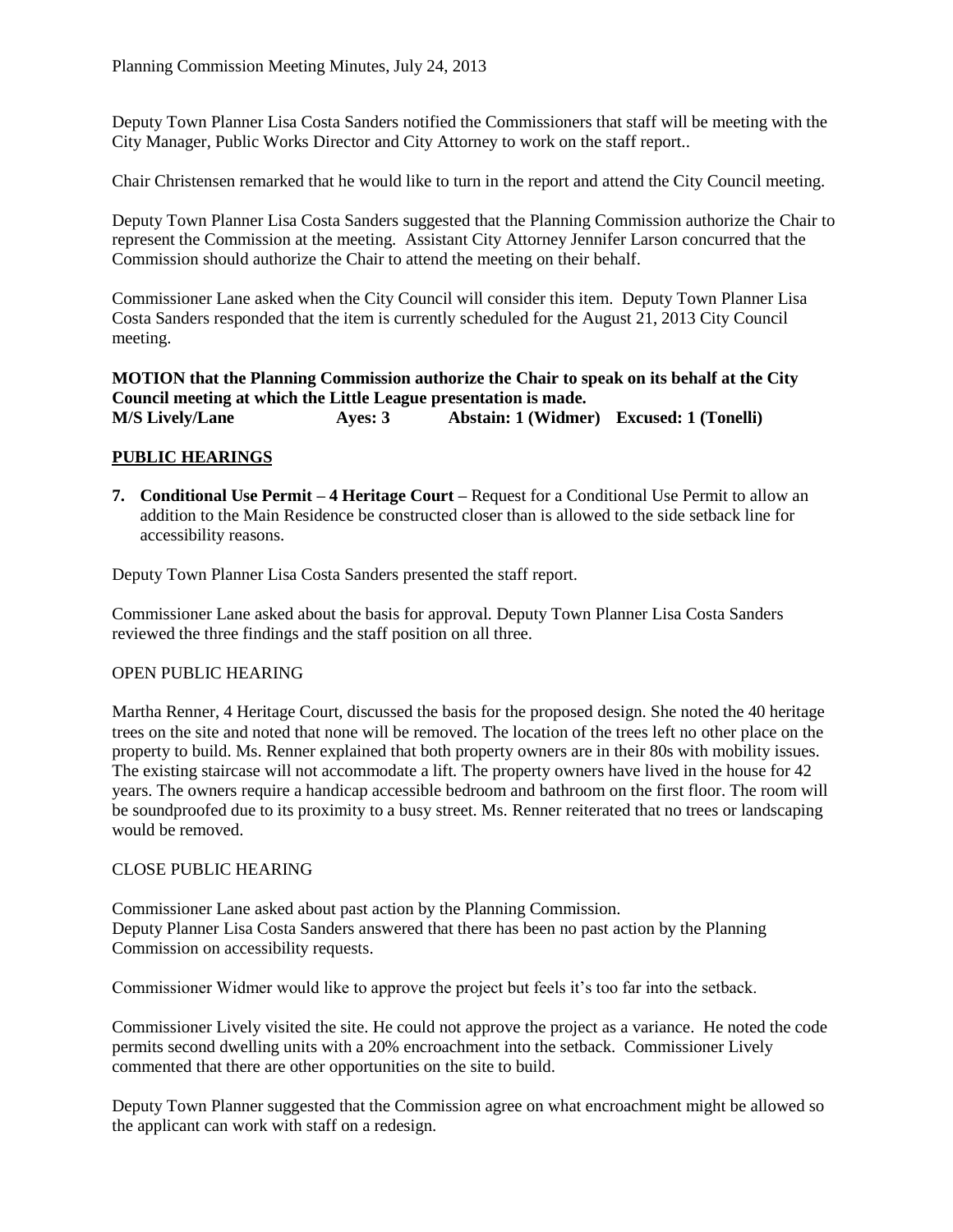Chair Christensen commented that there are other places on the site to build (the north side of the family room). The property owner cited the large Redwood trees on that side of the house. Chair Christensen remarked that there is room for some addition.

Chair Christensen can see an alternate plan that would allow the addition of close to 600 square feet. Chair Christensen sees the proposal as a major intrusion into the setback. He is willing to consider a ten foot encroachment or 20% of the side setback.

The architect asked how much of an encroachment would be allowed. Chair Christensen answered that they might consider 20% of the required side yard.

Commissioner Lane clarified that his objective would be to help the homeowners to achieve the desired effect but not to optimize and use as much space as is allowed. Commissioner Lane can see a possible design that will minimize the encroachment.

Ms. Renner noted that she does not want the addition on the other side of the home and cannot convert other rooms. The property owner agreed to continue the item to the next meeting.

**MOTION to continue public hearing for 4 Heritage Court to the next regular Planning Commission meeting. M/S Lively/Widmer Ayes: 4 Noes: 0 Excused: 1 (Tonelli)**

**8. Conditional Use Permit – Sacred Heart Schools, 150 Valparaiso Avenue –** Request for CUP13- 00003 to amend Conditional Use Permits CUP10-00001 and CUP13-00001 by substituting a Traffic Demand Management (TDM) Program for Required Intersection Reconstruction at Sacred Heart Schools.

Chair Christensen recused himself from the hearing as he owns property within 500 feet of the subject site.

Deputy Town Planner Lisa Costa Sanders presented the staff report.

Commissioner Lively confirmed that this is to allow the monitoring by the traffic consultant in lieu of the proposed improvements (turn lanes). Commissioner Lively also confirmed that this would be permanent. Deputy Town Planner Lisa Costa Sanders confirmed this. She continued that if such a time occurs where they are not meeting their thresholds then other measures will have to be adopted. The school will have to report to the Town every year on the traffic measures

One change to the Use Permit was to remove a penalty provision as the City Attorney deemed it inappropriate.

## OPEN PUBLIC HEARING

Sandy Dubinsky, Sacred Heart Schools, commented that when the street widening project was designed, they realized that the project would require the removal of twelve heritage trees. The school worked with staff on an alternative plan. Sacred Heart Schools is committed to implementing TDM measures.

Ms. Dubinsky remarked that Sacred Heart has goals and learning criteria that include teaching students to be stewards of the Earth so the school is trying to take a more sustainable look. The TDM plan already in place has already helped reduce traffic counts to a degree where they are better than the projections of the street widening project.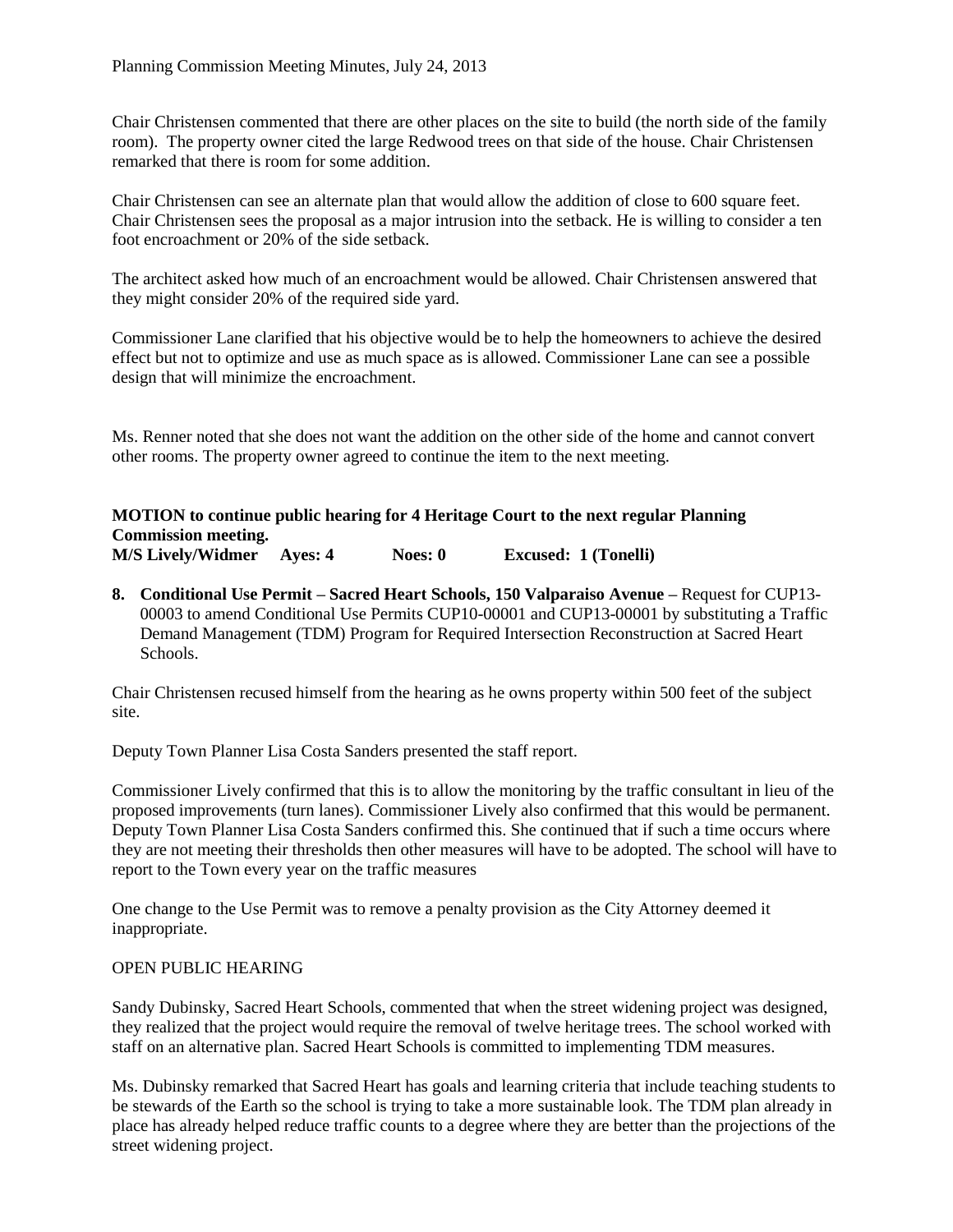Mark Spencer, traffic consultant, confirmed the traffic counts are better with the TDM program than if they built the road improvements.

Ms. Dubinsky explained that the school is working on getting families to carpool. When possible they work with Menlo School and have organized a vanpool for the faculty. Ms. Dubinsky commented that the middle school parents are cooperative with biking and walking. They have found that with the high school students biking and walking is a challenge.

Commissioner Widmer asked if there is a parking permit required for the student drivers. Ms. Dubinsky responded that only juniors and seniors are allowed to drive to school and they must register their car with the school.

Ms. Dubinsky referred to engineering, education and enforcement of plans. The school is working on education now. Parents want a safe route to school. The school is working with the Town for further improvements. The next step will be working on better enforcement. They have a plan to deal with people who are in violation.

Commissioner Lively commented that they are doing a good job right now but asked what happens in the future. He also asked how the Town knows the numbers are accurate.

Ms. Dubinsky answered that the TDM program requirement and monitoring is ongoing. If problems arise, they will address them.

Mark Spencer, traffic consultant, commented that the TDM plan controls Sacred Heart's traffic contribution to the local roadways. Mr. Spencer added that his reports do undergo professional review by the Town staff.

Deputy Town Planner, Lisa Costa Sanders commented that the Town will retain the traffic consultant for future reports, funded by the school.

David McAdoo, Director of Operations for Menlo School, spoke in favor of the TDM program. He thinks it is working well at Menlo School. It reduces traffic. There are opportunities for program sharing including vanpools for faculty.

# CLOSE PUBLIC HEARING

Commissioner Widmer does not feel this is a fair swap. She is not convinced this agreement is enough.

Commissioner Lane appreciates the level of effort. He is comfortable with the approach and with the ongoing monitoring.

Commissioner Lively commended Sacred Heart for their effort. He feels it is still early and wants more experience.

Alicia Guerra, Briscoe, Ivester & Bazel, the attorney for Sacred Heart, remarked that the issue is compliance with the Conditional Use Permit to construct the roadway improvements by August of this year. TDM is a more robust program to substitute. Under CEQA they are allowed to change the mitigation measures. They found the TDM to be more effective than roadway work.

City Attorney, Jennifer Larson, commented that if the Planning Commission wants more time, they could recommend a longer timeline to the City Council.